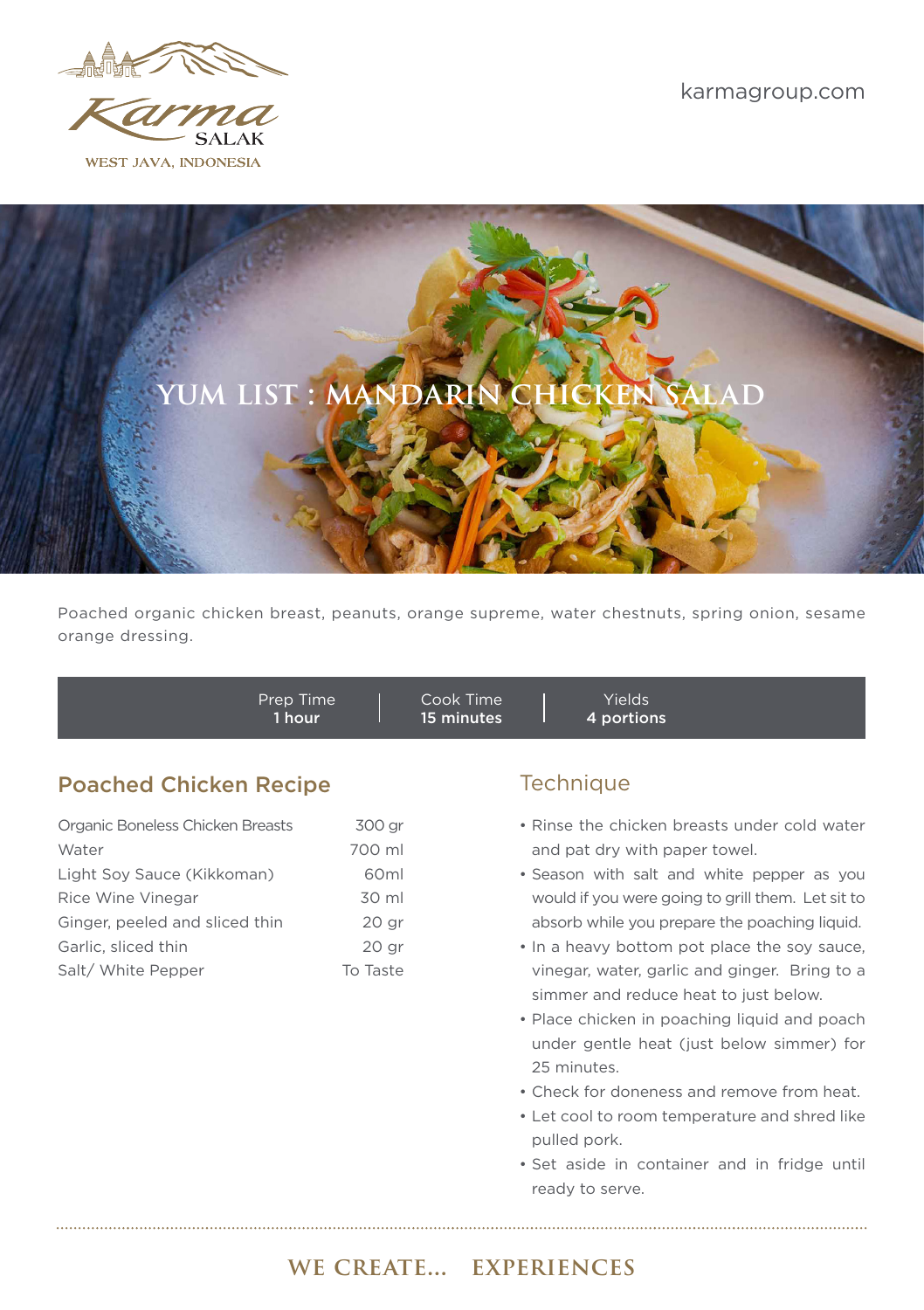

WEST JAVA. INDONESIA



## Salad Composition Prep Process

| Napa Cabbage/ Chinese          | 350 gr           |
|--------------------------------|------------------|
| Cabbage, medium chiffonade     |                  |
| Baby Romaine Lettuce,          | 150 gr           |
| medium chiffonade              |                  |
| Bean Sprouts, washed           | 80 gr            |
| Carrot, julienne fine          | 80 gr            |
| Water Chestnuts, sliced        | 80 gr            |
| medium circles                 |                  |
| Orange Supremes                | 80 ar            |
| Spring Onions, medium slice    | 20 gr            |
| green parts only               |                  |
| Coriander leaves, picked-some  | 10 <sub>gr</sub> |
| tender ste ms ok for boost of  |                  |
| Flavour                        |                  |
| Poached Chicken, shredded      | 280 gr           |
| medium by hand                 |                  |
| Wonton Strips, fried medium    | 60 gr            |
| thickness                      |                  |
| Peanuts, roasted or fried-your | 80 gr            |
| choice                         |                  |

- Prepare all of the veggies according to description in recipe.
- Place in a container in the fridge until ready to mix.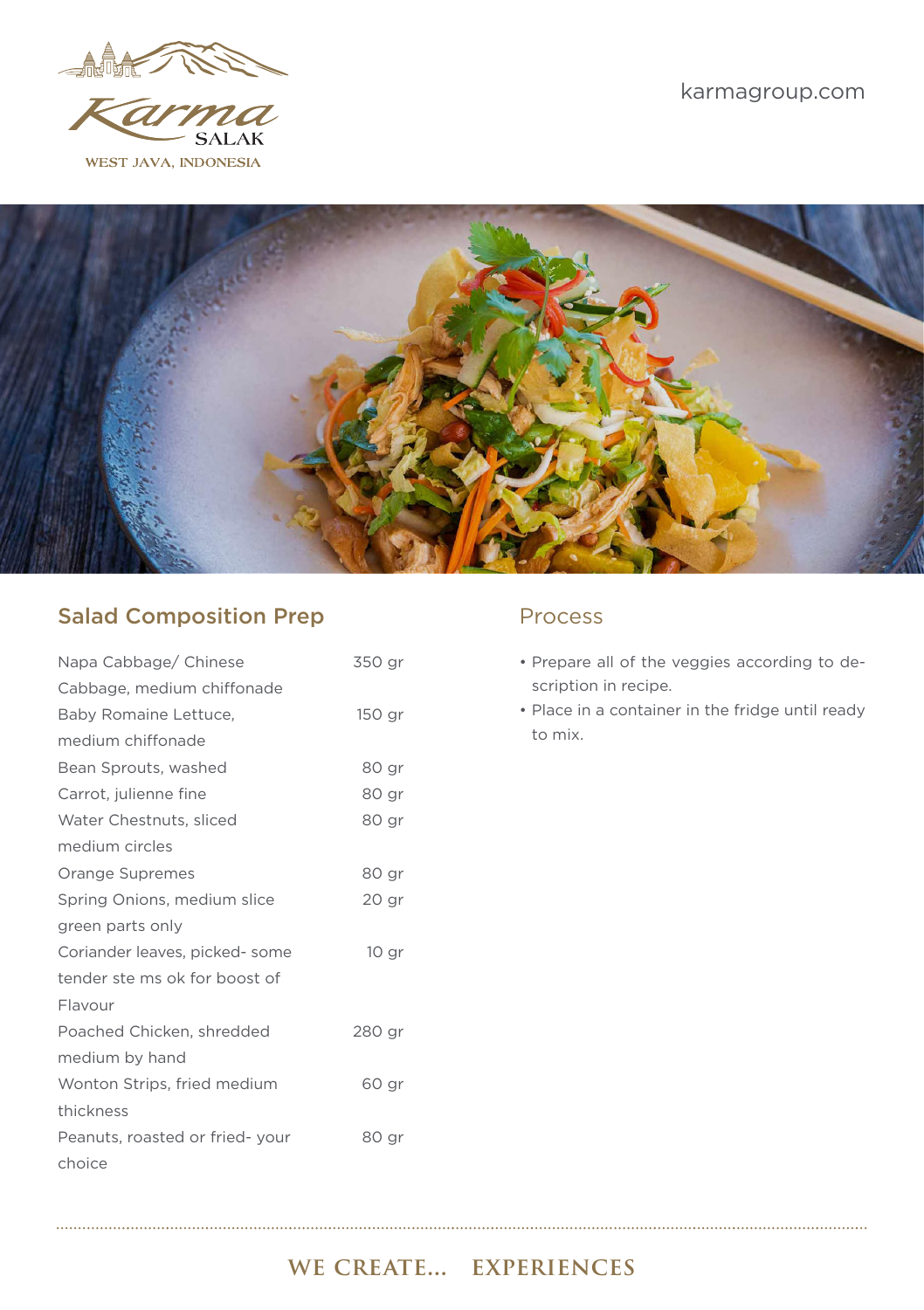

WEST JAVA. INDONESIA



### Sesame Orange Dressing Technique

| Orange Juice, fresh squeezed,          | 70gr             |
|----------------------------------------|------------------|
| strained, reduced to 70 grams          |                  |
| Sambal Bangkok, AKA Chili              | 65gr             |
| Sauce for Chicken (in America)         |                  |
| Rice Wine Vinegar                      | 20 <sub>gr</sub> |
| Kikkoman Light Soy Sauce               | $12$ gr          |
| ABC Chili Sauce, or Sriracha           | 15 <sub>qr</sub> |
| Sugar                                  | 5 gr             |
| Ginger, micro planed, or finely minced | 8 gr             |
| Garlic, micro planed or finely minced  | 8 gr             |
| Grapeseed Oil                          | 50 grams         |
| Sesame Oil                             | Dash             |
| Salt/ White Pepper                     | To Taste         |

- In a heavy bottom pot add the orange juice and reduce by half over medium heat.
- Remove from the stove, strain again and ice down quickly.

Note: If frozen orange juice concentrate is available in your region, you can skip this step and just use 35 grams of concentrate. Honestly- the end result has a cleaner- fresh orange juice forward flavour.

- Place a small measuring cup/ pitcher on a gram scale and zero it out.
- Add grapeseed oil until you reach 140 grams.
- Remove from the scale and reserve.
- Place a metal mixing bowl on top of the scale and zero it out.
- Add the above ingredients one by one starting with the orange juice reduction zeroing out the scale after each additional ingredient addition.
- Remove the bowl from the scale and slowly mix in the grapeseed oil until it has emulsified.
- Season to tase with salt and white pepper. Set aside and reserve.